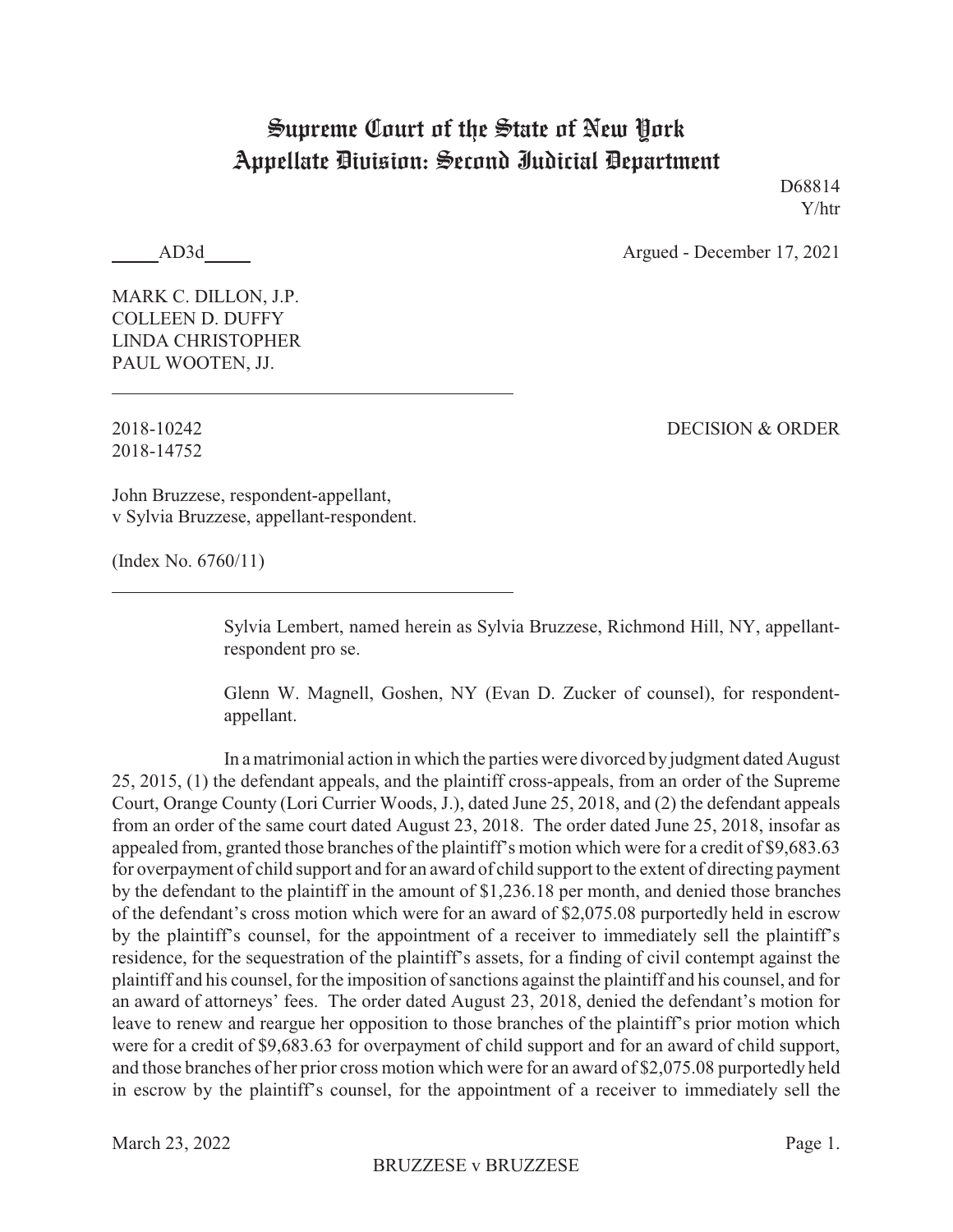plaintiff's residence, for the sequestration of the plaintiff's assets, for a finding of civil contempt against the plaintiff and his counsel, for sanctions against the plaintiff and his counsel, and for an award of attorneys' fees.

ORDERED that the appeal from so much of the order dated June 25, 2018, as granted that branch of the plaintiff's motion which was for a credit of \$9,683.63 for overpayment of child support, and denied that branch of the defendant's cross motion which was for an award of \$2,075.08 purportedly held in escrow by the plaintiff's counsel, is dismissed; and it is further,

ORDERED that the cross appeal from the order dated June 25, 2018, is dismissed as abandoned; and it is further,

ORDERED that the appeal from so much of the order dated August 23, 2018, as denied that branch of the defendant's motion which was for leave to reargue is dismissed, as no appeal lies from an order denying reargument; and it is further,

ORDERED that the order dated June 25, 2018, is affirmed insofar as reviewed on the appeal by the defendant; and it is further,

ORDERED that the order dated August 23, 2018, is affirmed insofar as reviewed; and it is further,

ORDERED that one bill of costs is awarded to the plaintiff.

The plaintiff's cross appeal from the order dated June 25, 2018, must be dismissed as abandoned, as the plaintiff's brief does not request modification or reversal of any portion of that order (*see Culen v Culen*, 157 AD3d 926, 927).

This action for a divorce and ancillary relief was commenced in 2011. In a decision rendered in 2014 after a lengthy trial, the Supreme Court, inter alia, determined issues of equitable distribution (hereinafter the 2014 decision). A judgment of divorce dated August 25, 2015, incorporated that decision, and directed the parties to comply with its terms. Upon the plaintiff's appeal, this Court, in a decision and order dated July 12, 2017, among other things, did not disturb the equitable distribution provisions of the judgment of divorce (*see Bruzzese v Bruzzese*, 152 AD3d 563). Thereafter, in an order dated February 27, 2018, the Supreme Court, inter alia, directed the plaintiff to pay to the defendant \$3,000 per month, commencing on February 1, 2018, and \$10,000 once per year, commencing on April 1, 2018, until the plaintiff paid the defendant her equitable distribution in full pursuant to the 2014 decision.

In or around February 2018, the plaintiff moved, inter alia, for a \$9,683.63 credit against the defendant's equitable distribution award, representing child support payments for which he was not credited, as well as for an award of child support. In or around March 2018, the defendant cross-moved, among other things, for an award of \$2,075.08 purportedly held in escrow by the plaintiff's counsel, for the appointment of a receiver to immediately sell the plaintiff's residence, for the sequestration of the plaintiff's assets, for a finding of civil contempt against the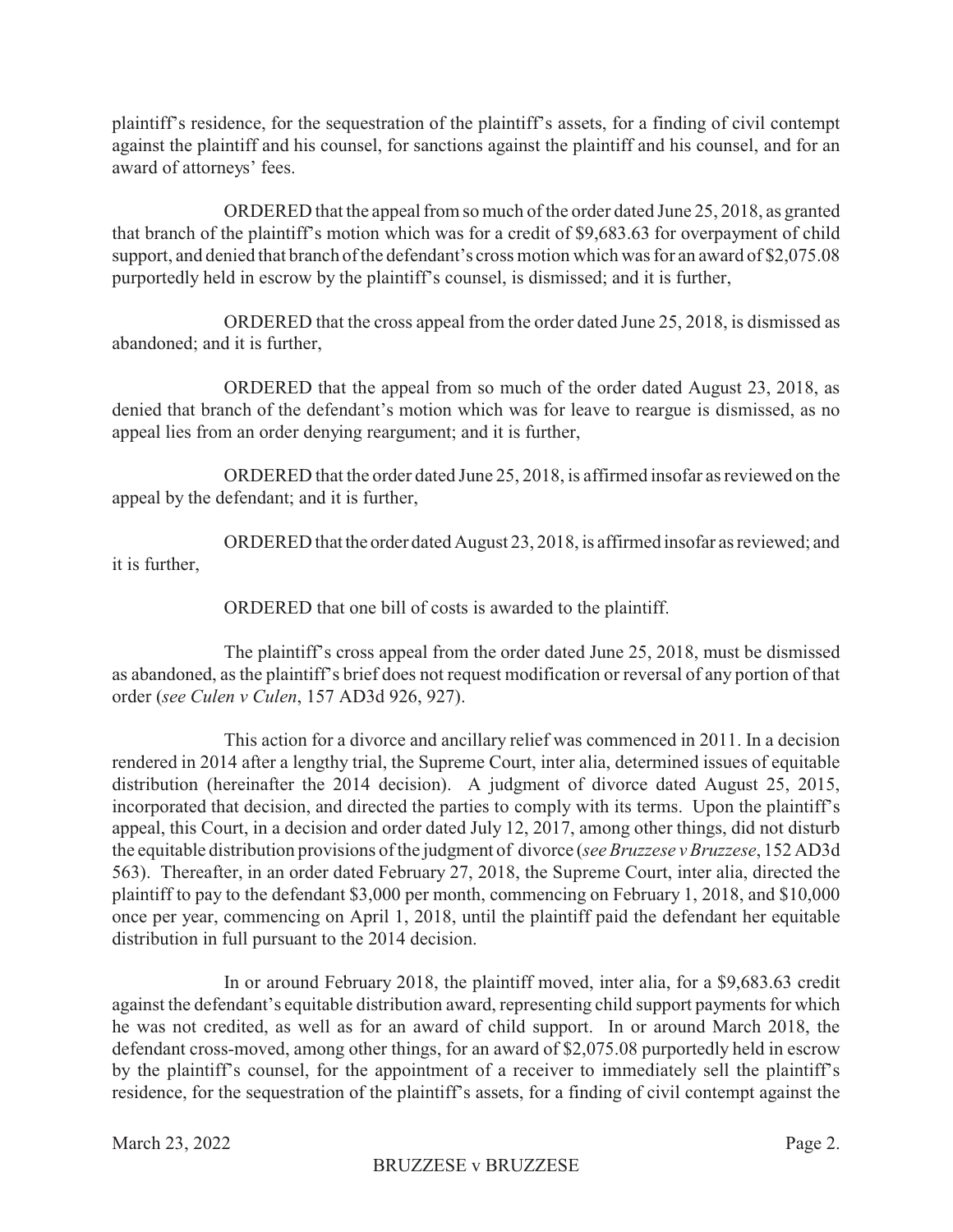plaintiff and his counsel, for the imposition of sanctions against the plaintiff and his counsel, and for an award of attorneys' fees.

In an order dated June 25, 2018, the Supreme Court, inter alia, granted that branch of the plaintiff's motion which was for a credit in the sum of \$9,683.63 against the defendant's equitable distribution award. The court also granted that branch of the plaintiff's motion which was for an award of child support to the extent of directing the defendant to pay child support in the sum of \$1,236.18 per month, commencing on July 15, 2018, having denied the plaintiff's request to increase the amount of the defendant's imputed income. The court denied that branch of the defendant's cross motion which was for an award of \$2,075.08 purportedly held in escrow by the plaintiff's counsel. The court also denied those branches of the defendant's cross motion which were for the appointment of a receiver, for the sequestration of the plaintiff's assets, for a finding of civil contempt against the plaintiff and his counsel, for the imposition of sanctions against the plaintiff and his counsel, and for an award of attorneys' fees. The defendant appeals from this order.

In an order dated August 23, 2018, the Supreme Court denied the defendant's motion for leave to renew and reargue her opposition to those branches of the plaintiff's prior motion which were for a credit of \$9,683.63 for overpayment of child support and for an award of child support calculated on income imputed to her, and those branches of her prior cross motion which were for an award of \$2,075.08 purportedly held in escrow by the plaintiff's counsel, for the appointment of a receiver to immediately sell the plaintiff's residence, for the sequestration of the plaintiff's assets, for a finding of civil contempt against the plaintiff and his counsel, for the imposition of sanctions against the plaintiff and his counsel, and for an award of attorneys' fees. The defendant appeals from this order, as well.

CPLR 5526 requires that a record on appeal contain the papers and exhibits upon which the order appealed from was founded. It is the obligation of the appellant to assemble a proper record on appeal (*see P.B. #7, LLC v 231 Fourth Ave. Lyceum, LLC*, 167 AD3d 1028, 1029). The record on appeal must contain all of the relevant papers that were before the Supreme Court (*see Aurora Indus., Inc. v Halwani*, 102 AD3d 900, 901). Here, the record on appeal does not contain the exhibits upon which the Supreme Court relied in calculating the sum of \$9,683.63 as a credit against the defendant's equitable distribution award. The record on appeal also does not contain the exhibits upon which the court relied in denying the defendant's request for an award of \$2,075.08 purportedly held in escrow by the plaintiff's counsel. Omission of these exhibits renders any meaningful appellate review of the defendant's contentions with respect to these determinations impossible (*see Deutsche Bank Natl. Trust Co. v Hounnou*, 147 AD3d 814, 815). Since the record is inadequate to enable this Court to render an informed decision as to those determinations, the defendant's appeal insofar as it relates to those determinations must be dismissed (*see 126 Henry St., Inc. v Cater*, 197 AD3d 598, 601).

The Supreme Court properly calculated the defendant's child support obligation based on an imputed income of \$75,000 per year, which was the amount that had been imputed to her in the 2014 decision. The defendant failed to demonstrate any basis to modify the amount of income imputed to her. Moreover, she did not submit any evidence to substantiate her contention that she suffers from a disability rendering her unable to work (*see Conway v Conway*, 79 AD3d 965).